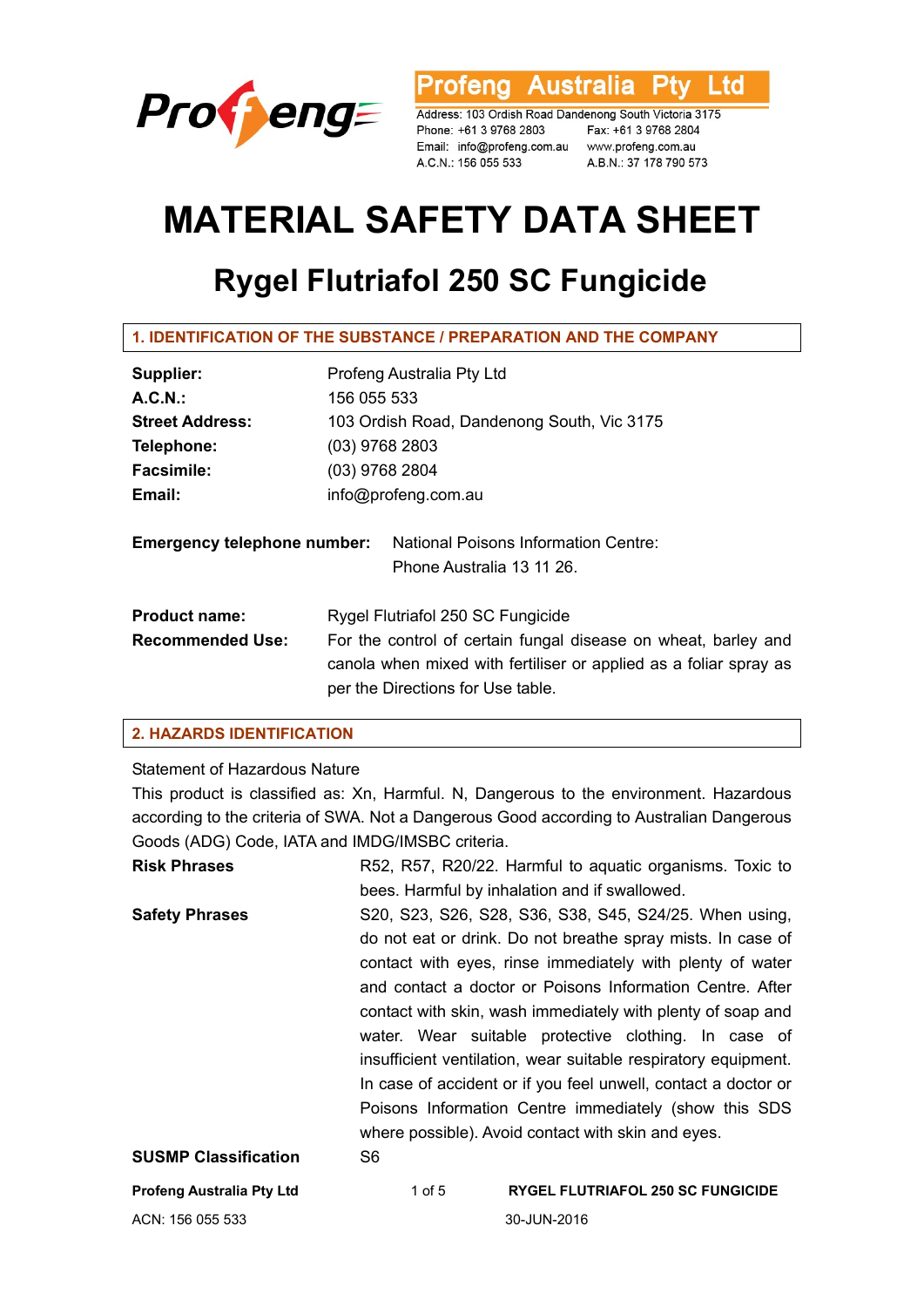

**Profeng Australia** Ptv Ltd

Address: 103 Ordish Road Dandenong South Victoria 3175 Phone: +61 3 9768 2803 Fax: +61 3 9768 2804 A.C.N.: 156 055 533

A.B.N.: 37 178 790 573

| <b>ADG Classification</b>         | None allocated. Not a Dangerous Good under the ADG<br>Code. |  |  |
|-----------------------------------|-------------------------------------------------------------|--|--|
| <b>UN Number</b>                  | None allocated                                              |  |  |
| Pictogram                         |                                                             |  |  |
| <b>Signal word</b>                | Warning                                                     |  |  |
| Hazard statement(s)               |                                                             |  |  |
| H302                              | Harmful if swallowed                                        |  |  |
| H332                              | Harmful if inhaled                                          |  |  |
| H402                              | Harmful to aquatic life                                     |  |  |
| <b>Precautionary statement(s)</b> |                                                             |  |  |
| P <sub>262</sub>                  | Do not get in eyes, on skin, or on clothing                 |  |  |
| P402+P404                         | Store in a dry place. Store in a closed container           |  |  |
| P <sub>501</sub>                  | Dispose of contents/ container to an approved waste         |  |  |
|                                   | disposal plant                                              |  |  |

| 3. COMPOSITION / INFORMATION ON INGREDIENTS          |               |            |  |
|------------------------------------------------------|---------------|------------|--|
| <b>Chemical Entity</b>                               | <b>CAS No</b> | Conc. $%$  |  |
| Flutriafol                                           | 76674-21-0    | $25\%$ w/v |  |
| Other ingredients (considered non-hazardous) Balance |               |            |  |

This is a commercial product whose exact ratio of components may vary. Trace quantities of impurities are also likely.

| <b>4. FIRST AID MEASURES</b> |                                                                                                                                                                   |  |  |
|------------------------------|-------------------------------------------------------------------------------------------------------------------------------------------------------------------|--|--|
| <b>Skin contact:</b>         | Remove contaminated clothing. Wash thorough under running water<br>using a mild soap. Seek medical advice if irritation, reddening and/or<br>other damage occurs. |  |  |
| Eye contact:                 | Flush with running water until product is removed (at least 5 mins).<br>Seek medical advice.                                                                      |  |  |
| Ingestion:                   | DO NOT induce vomiting. Rinse any residual product from mouth and<br>lips. Give water to drink, and seek medical help immediately.                                |  |  |

#### **5. FIRE-FIGHTING MEASURES**

#### **Suitable extinguishing media**

Product is non-combustible. If the water in the formulation is evaporated by prolonged

|  | <b>Profeng Australia Pty Lt</b> |  |
|--|---------------------------------|--|
|--|---------------------------------|--|

#### **Profend Australia Profension RyGEL FLUTRIAFOL 250 SC FUNGICIDE**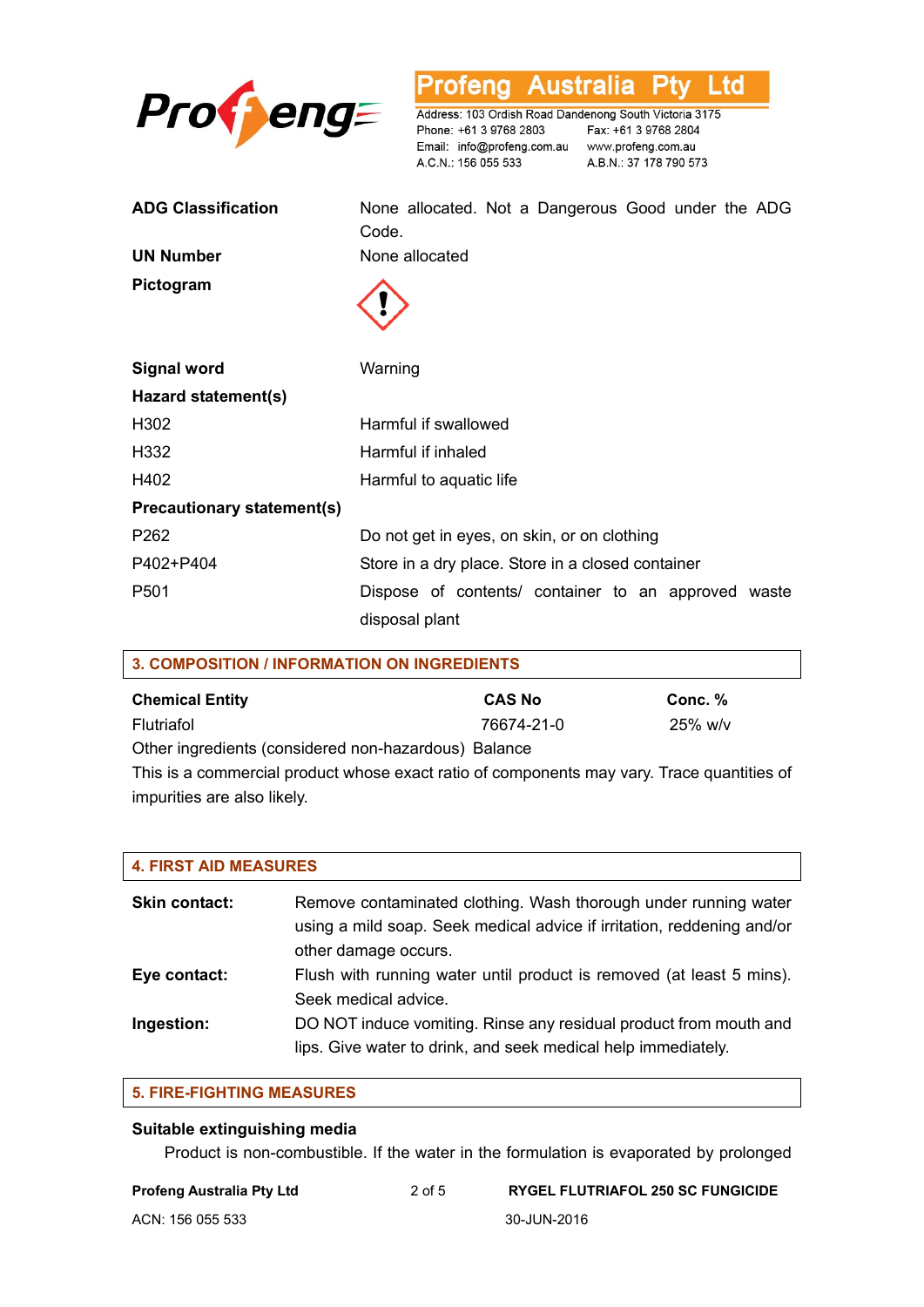

**Australia** Ltd

Address: 103 Ordish Road Dandenong South Victoria 3175 Phone: +61 3 9768 2803 Email: info@profeng.com.au www.profeng.com.au A.C.N.: 156 055 533

Fax: +61 3 9768 2804 A.B.N.: 37 178 790 573

heating, the residue will burn. Any extinguishing media should be suitable. Unsuitable extinguishing media: Non Known

# **6. ACCIDENTAL RELEASE MEASURES**

#### **Emergency procedures**

Wear protective equipment to prevent skin and eyes being affected. Evacuate unprotected and unnecessary personnel from area of spill.

If material is leaking from a container, stop the leak only if this can be done safely. Prevent spillage entering drains or watercourse.

#### **Methods for containment & cleanup**

Soil is a suitable absorbent, especially soils high in clay. Soil can be used to form bunds to contain spillage. Contaminated soil should be collected for disposal at a suitable landfill. Personal protective equipment and clothing should be washed with soapy water.

# **7. HANDLING AND STORAGE**

#### **Handling**

Keep away from food, drink, and animal feedstuff Keep out of reach of children

Wear suitable personal protective equipment when handling and spraying

#### **Storage**

Store in the original container in a dry, cool, ventilated, locked area DO NOT store in prolonged sunlight

DO NOT store with food, seed, or animal feedstuff

#### **8. EXPOSURE CONTROLS/PERSONAL PROTECTION**

#### **National Exposure Standards**

No none established

#### **Engineering measures**

Ensure adequate ventilation. Supplement natural ventilation if necessary

# **Personal protective equipment**

| Eye/face protection:    | Goggles or glasses to AS1366, AS/NZS1337                  |
|-------------------------|-----------------------------------------------------------|
| Hand/skin protection:   | Overalls, PVC gloves and apron, face shield               |
| Respiratory protection: | Should not be necessary under normal conditions. If spray |
|                         | mist may be encountered, a particulate filter to AS/NZS   |
|                         | 1715 should be worn                                       |

| 9. PHYSICAL AND CHEMICAL PROPERTIES                    |        |                                          |  |
|--------------------------------------------------------|--------|------------------------------------------|--|
| Viscous yellow liquid suspension<br><b>Appearance:</b> |        |                                          |  |
| Profeng Australia Pty Ltd                              | 3 of 5 | <b>RYGEL FLUTRIAFOL 250 SC FUNGICIDE</b> |  |

ACN: 156 055 533 30-JUN-2016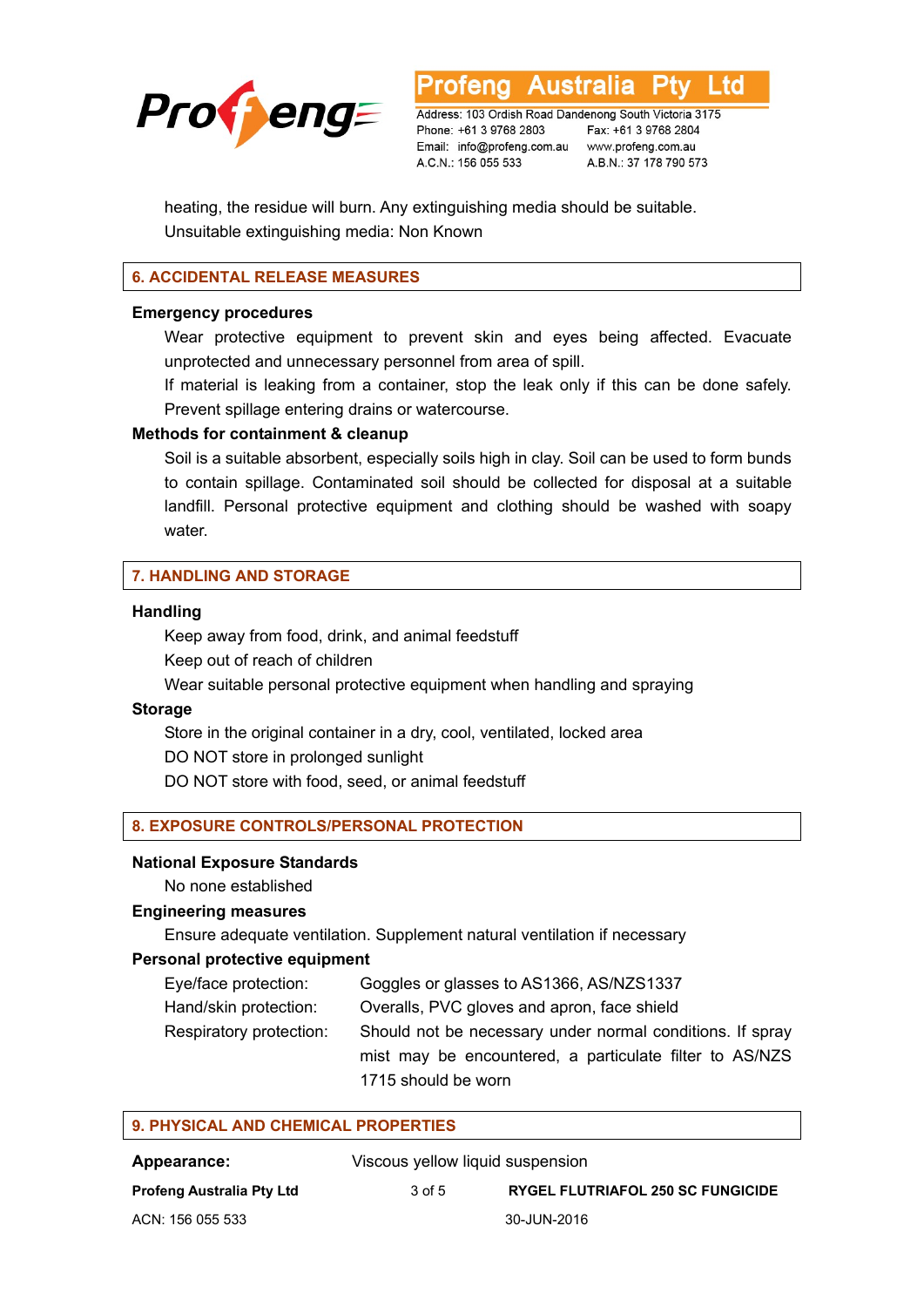

**Australia** ∟td rotena

Address: 103 Ordish Road Dandenong South Victoria 3175 Phone: +61 3 9768 2803 Email: info@profeng.com.au www.profeng.com.au A.C.N.: 156 055 533

Fax: +61 3 9768 2804 A.B.N.: 37 178 790 573

| Odour                           | Faint                                    |
|---------------------------------|------------------------------------------|
| рH                              | Not available                            |
| Vapour pressure                 | 2.37 kPa at 20°C (water vapour pressure) |
| <b>Vapour Density</b>           | No data                                  |
| <b>Water Solubility</b>         | Completely soluble in water              |
| <b>Autoignition temperature</b> | Does not burn                            |

#### **10. STABILITY AND REACTIVITY**

#### **Chemical Stability**

Product should be stable in storage for at least 3 years. Some setting might occur, and containers should be agitated at least once every 12 months to resuspend any sediment.

#### **Conditions to avoid**

Do not store outside the temperature range 5 to  $25^{\circ}$ C

# **Materials to avoid**

Strong acids, bases, or oxidizing agents

#### **Hazardous decomposition products**

 Carbon dioxide and monoxide, Nitrogen oxides, fluorides including hydrofluoric acid may be produced under certain conditions of combustion.

# **Hazardous reactions**

Not likely to polymerise.

#### **11. TOXICOLOGICAL INFORMATION**

#### **Data is not available for the formulated product. For flutriafol the data is:**

| <b>Acute toxicity</b><br>Oral: | 1,140 mg/ka, dermal >1,000 mg/ka, (rat).               |  |  |
|--------------------------------|--------------------------------------------------------|--|--|
| <b>Chronic toxicity:</b>       | NOEL 20mg/kg rats and 5 mg/kg dogs in 90 day           |  |  |
|                                | feeding trials.                                        |  |  |
| Possible routes of exposure:   | The most likely exposure is via spray mist. Accidental |  |  |
|                                | ingestion of product is also possible.                 |  |  |

# **12. ECOLOGICAL INFORMATION**

#### **Flutriafol:**

Birds: LD<sub>50</sub> female mallard: >5000mg/kg Fish:  $LC_{50}$  rainbow trout: 61mg/L  $LC_{50}$  mirror carp: 77mg/L Bees: LD<sub>50</sub> > 5μg/bee Daphnia: EC<sub>50</sub> 78mg/L

Flutriafol has no effect on microbial populations, or on the carbon or nitrogen transformations occurring in the soil.

| <b>Profeng Australia Pty Ltd</b> | 4 of 5 | <b>RYGEL FLUTRIAFOL 250 SC FUNGICIDE</b> |
|----------------------------------|--------|------------------------------------------|
| ACN: 156 055 533                 |        | 30-JUN-2016                              |